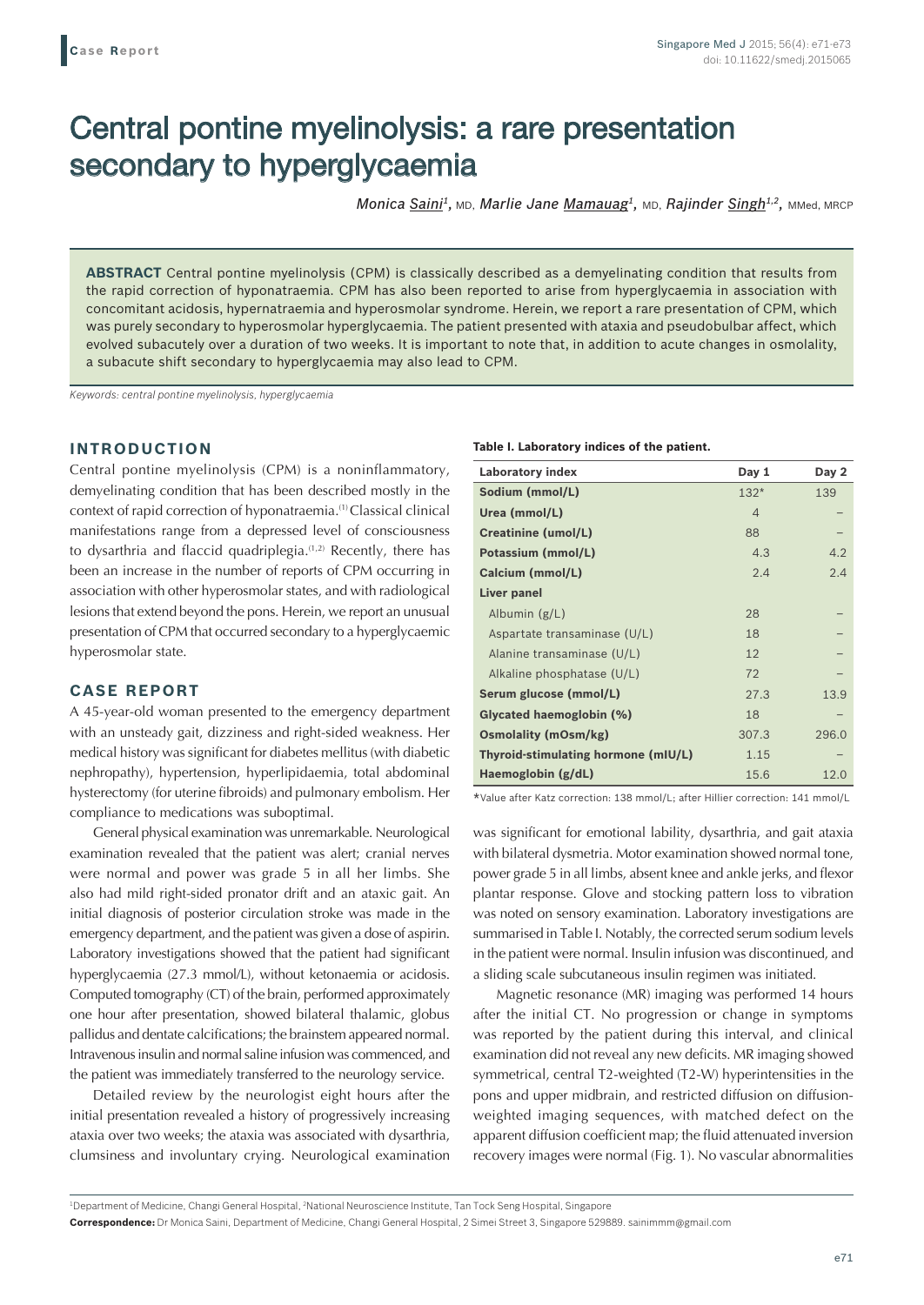

**Fig. 1** MR images of the brain show (a–c) symmetrical T2-W hyperintensities involving the pons (yellow/green arrow) and extending up to the lower midbrain (blue arrow). (d) Apparent diffusion coefficient image shows a hypointense lesion, which appears bright on (e) the diffusion-weighted image (red arrows). (f) Fluid attenuated inversion recovery image shows no abnormalities.

were noted on MR angiography; specifically, the basilar and vertebral arteries were normal. The patient's serum glucose level, which was recorded within two hours of MR imaging, was 13.1 mmol/L.

A diagnosis of CPM secondary to hyperglycaemia, with large-fibre peripheral diabetic neuropathy, was made. Diabetes mellitus management was optimised and physical rehabilitation was initiated. The patient was also prescribed escitalopram for the pseudobulbar affect. Gradual improvement in her gait was noted over the ensuing week. Brain imaging was not repeated in view of the patient's clinical improvement and the absence of new neurological deficits.

### **DISCUSSION**

In 1959, Adams et al first described CPM as a disease that affects alcoholics and the malnourished.<sup>(1)</sup> The classical presentation of the condition is sequential – initial encephalopathy or seizures, followed by rapid recovery in relation to electrolyte/osmolality correction, and subsequent clinical deterioration. Clinical manifestations include dysarthria, dysphagia, quadriparesis and alteration in the sensorium. Pupillary and oculomotor signs may also be noted. Extrapontine extension may occur, resulting in behavioural abnormalities and movement disorders.<sup>(1,2)</sup> In view of the expanded aetiological list and extrapontine manifestations, some authors prefer the term 'osmotic demyelination' to CPM.

Conditions associated with CPM include alcoholism, malnutrition, prolonged diuretic use, burns (in the context of hypernatraemia) and post-liver transplant.<sup> $(3-6)$ </sup> CPM has also been described in patients with disturbances in serum osmolality in association with normal serum sodium.<sup>(5,7)</sup> In terms of hyperglycaemia, previous reports of CPM include cases with concomitant electrolyte disturbances or acidosis, or those occurring in relation to correction of the hyperglycaemic state.<sup>(7-10)</sup>

CPM is associated with myelin destruction in the centre of the basis pontis.(1) Extrapontine lesions may occur in the basal ganglia, thalamus and/or midbrain. Pathophysiologically, CPM is caused by a sudden shrinkage of the brain cells (particularly the oligodendrocytes), demyelination due to a rapid change in serum osmolality, and a shift in the idiogenic osmolytes.<sup>(1)</sup> The axons are largely preserved, except in advanced cases. Theories that have been postulated to explain these pathological changes include a disruption of the blood-brain barrier, resulting in localised demyelination and oligodendrocyte apoptosis.<sup>(11)</sup>

MR imaging changes that are associated with CPM include hyperintense symmetrical lesions on T2-W MR images, reflecting demyelination and oedema.<sup>(12)</sup> The transverse pontocerebellar fibres are most frequently involved, followed by the long rostrocaudal tracts; sparing of the tegmentum and corticospinal tract is classically seen. Diffusion-weighted imaging may detect lesions undetectable on T2-W MR images. Radiological mimics of CPM include demyelinating conditions (e.g. acute disseminated encephalomyelitis and multiple sclerosis), infarct and pontine neoplasms. Clinically, these conditions are differentiated by the time course of evolution, associated metabolic derangement, and specific radiological features such as enhancement and mass effect, in cases of neoplastic lesions.<sup>(12,13)</sup>

While the predilection for pontine involvement is the defining feature of CPM, the reason for this localisation remains unknown. The fact that the pons contains maximal admixture of grey and white matter elements has been hypothesised as a possible cause.<sup>(2)</sup> There is no specific treatment for CPM and management is largely supportive. Clinical features and/or the